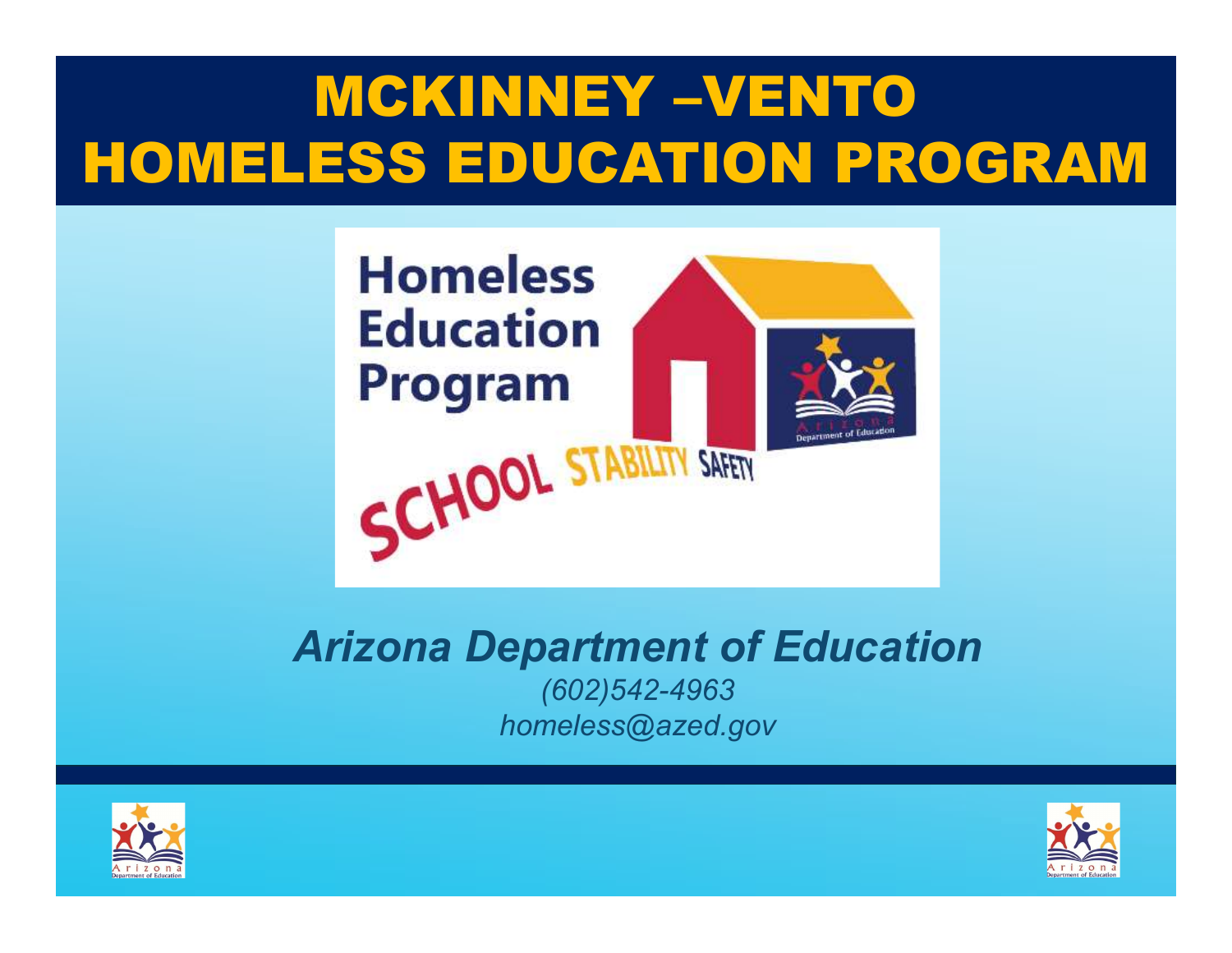# WHAT IS THE MCKINNEY VENTO ACT? **WHAT IS THE MCKINNEY VENTO<br>• Federal education law, originally passed in**<br>1987.

- 1987.
- **VIHAT IS THE MCKINNEY VENTO<br>• Federal education law, originally passed in<br>• Ensure that homeless children and youth have<br>• Ensure that homeless children and youth have<br>• comparable to that provided to all children.** access to a free, appropriate public education, comparable to that provided to all children. • Federal education law, originally passed in<br>
1987.<br>
• Ensure that homeless children and youth have<br>
access to a free, appropriate public education,<br>
comparable to that provided to all children.<br>
• Reauthorized in 2015 by
- Succeeds Act (ESSA).





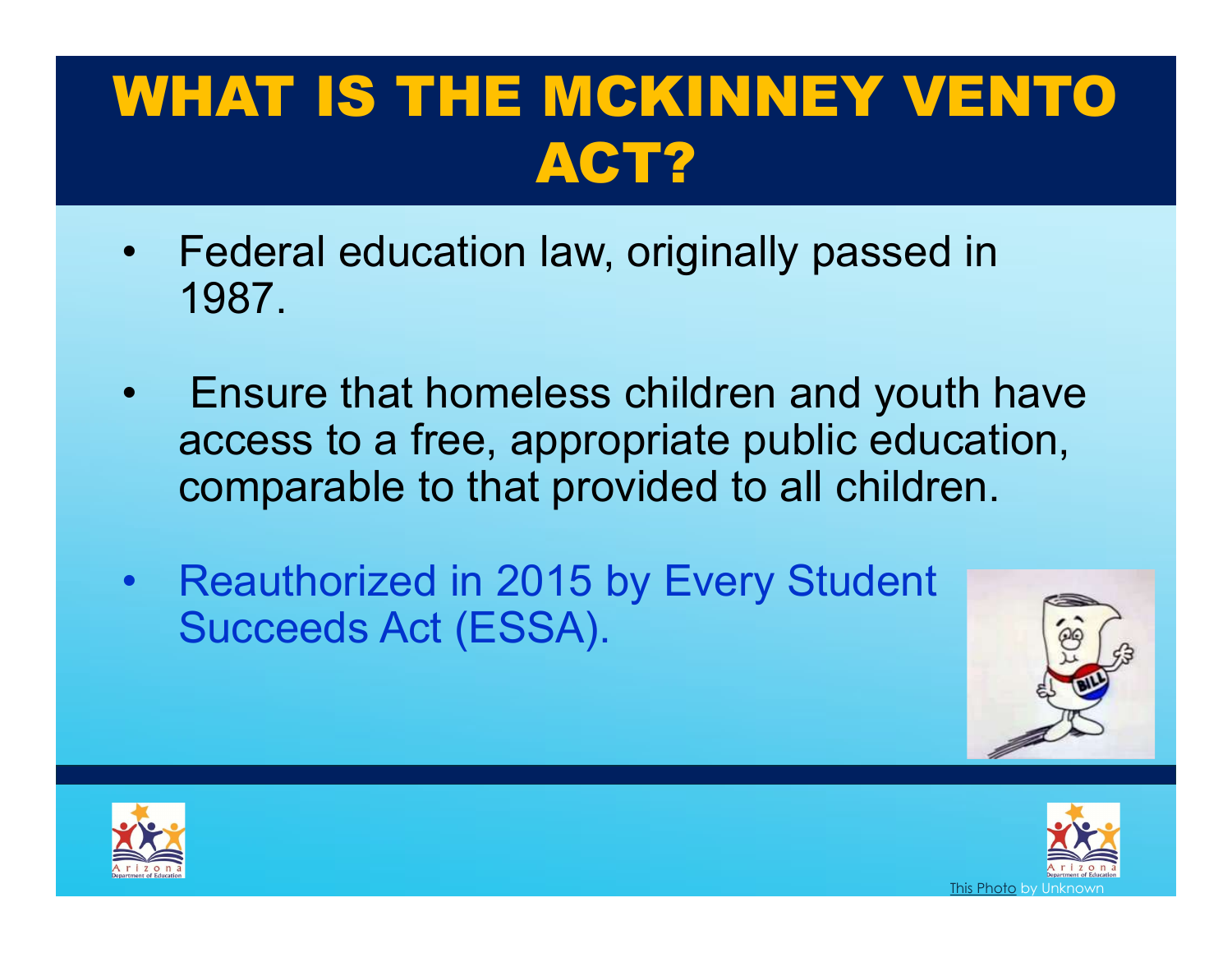# WHAT IS THE MCKINNEY VENTO ACT? **WHAT IS THE MCKINNEY VENTO<br>• Federally funded to ensure students can**<br>• continue their education. **VIHAT IS THE MCKINNEY VENT<br>• Federally funded to ensure students can<br>• Works hand-in-hand with Title I Part A .**

- continue their education.
- 









Unknown Author is licensed under



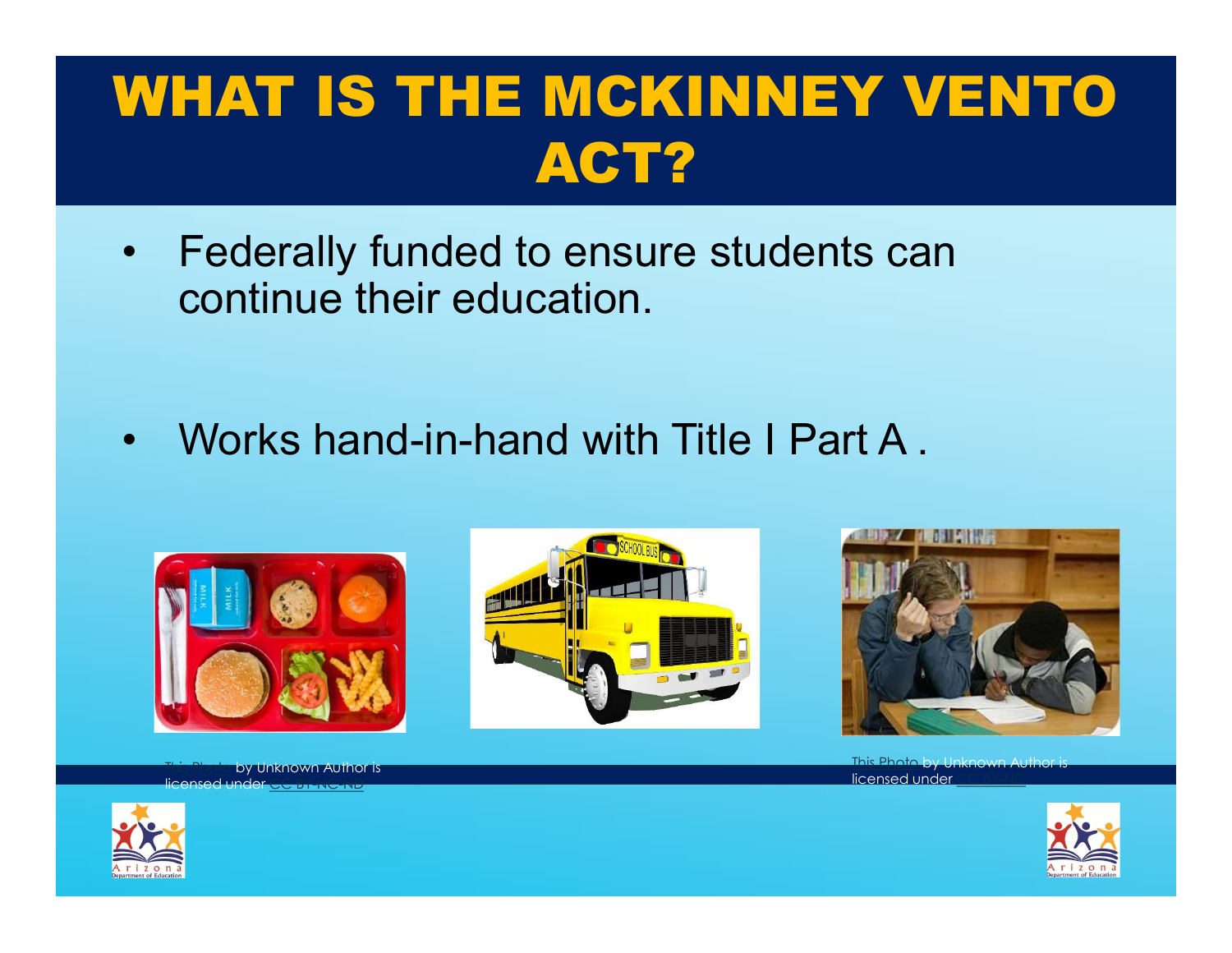# AZ MCKINNEY VENTO STUDENT DATA

- SY 19-20: 17,394 students identified (-3,668)
- \*SY 18-19: 21,062 students identified (-3,331)
- \*SY 17-18: 24,393 students identified (-1,055)

#### \*SY 16-17: 25,448 students identified

Arizona shows a decrease of 17.4% in SY2020 Identification of students is key to the success of the program.



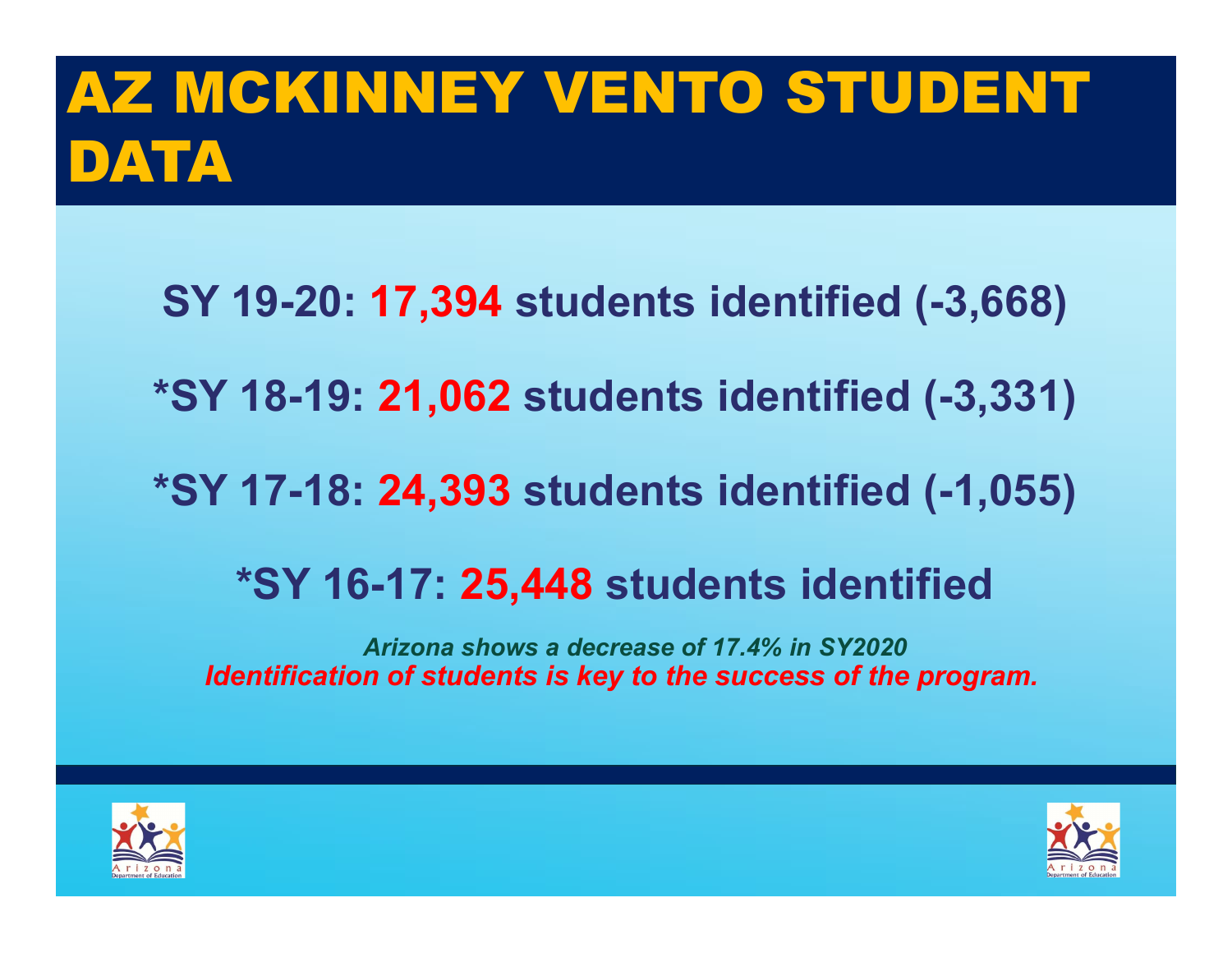# PRE-SCHOOL AGED STUDENT DATA CHOOL AGED STUDENT<br>Ages 3 – 5 not in Kindergarten<br>\*SY 19-20: 178

# \*SY 19-20: 178

#### \*SY 18-19: 174

#### \*SY 17-18: 172



his Photo by Unknown Author is licensed under CC BY



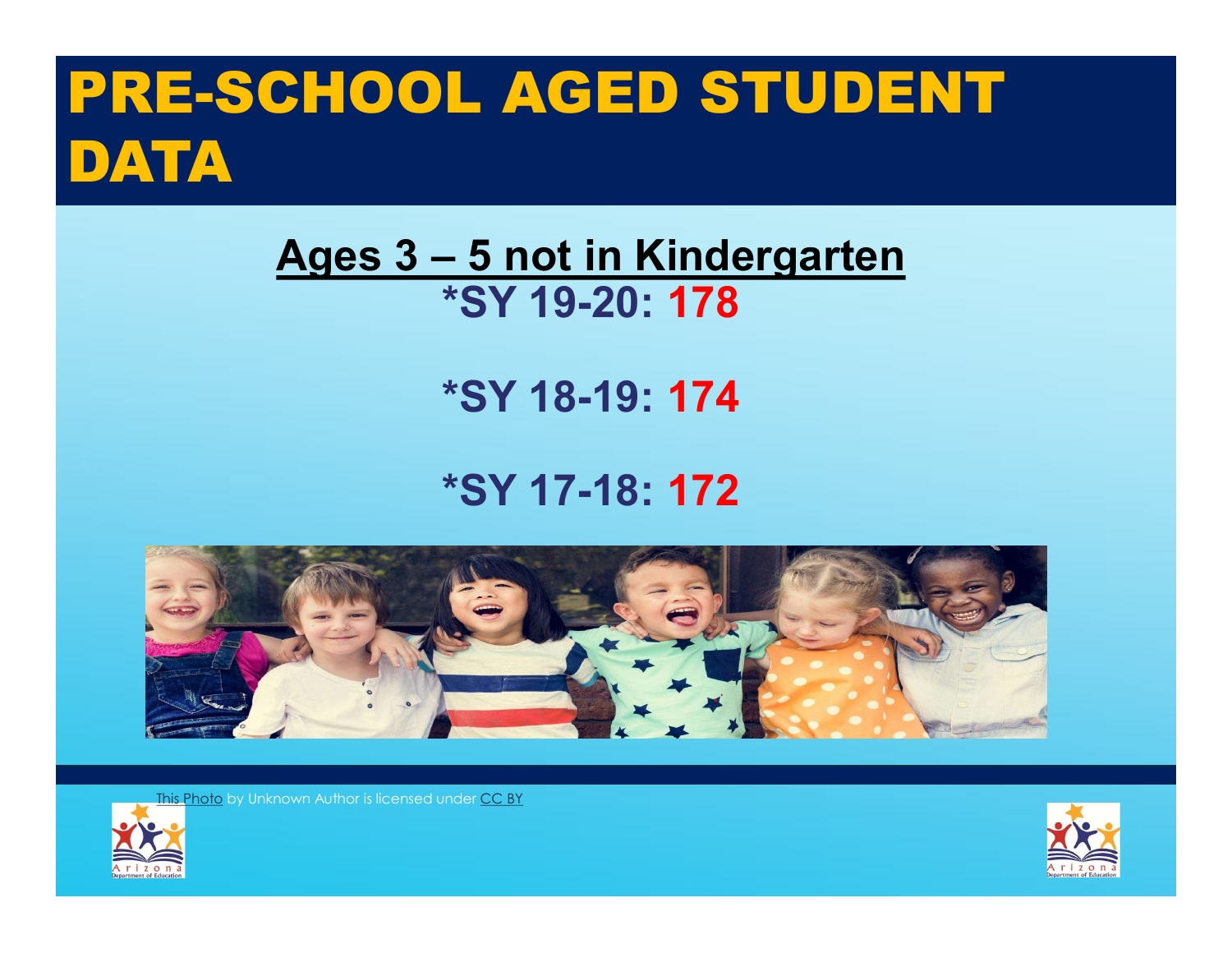### THE MCKINNEY-VENTO ACT

Under the McKinney-Vento Act, State educational agencies must ensure that each homeless child and youth has equal access to the same free, appropriate public education, including a public preschool education, as other children and youths.



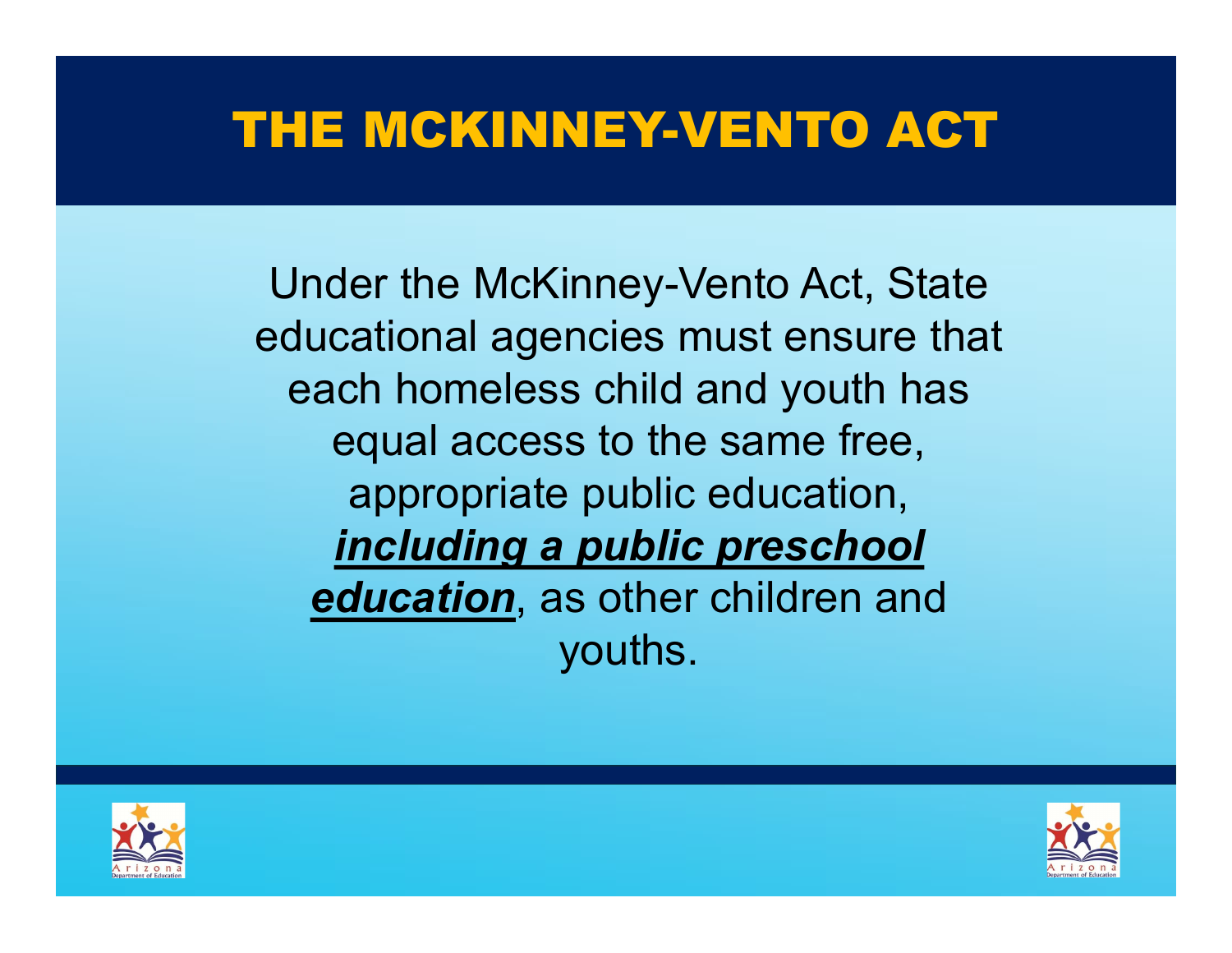# DEFINITION OF PERMANENCY

#### Fixed:

Stationary, permanent, not subject to change

#### Regular:

- Used on a predictable, routine, consistent basis
- Consider the relative permanence

#### Adequate:

- Lawfully and reasonably sufficient
- Sufficient for meeting the physical and psychological needs typically met in a home environment

Can you give me an example of a non regular, not fixed and not adequate living situation?



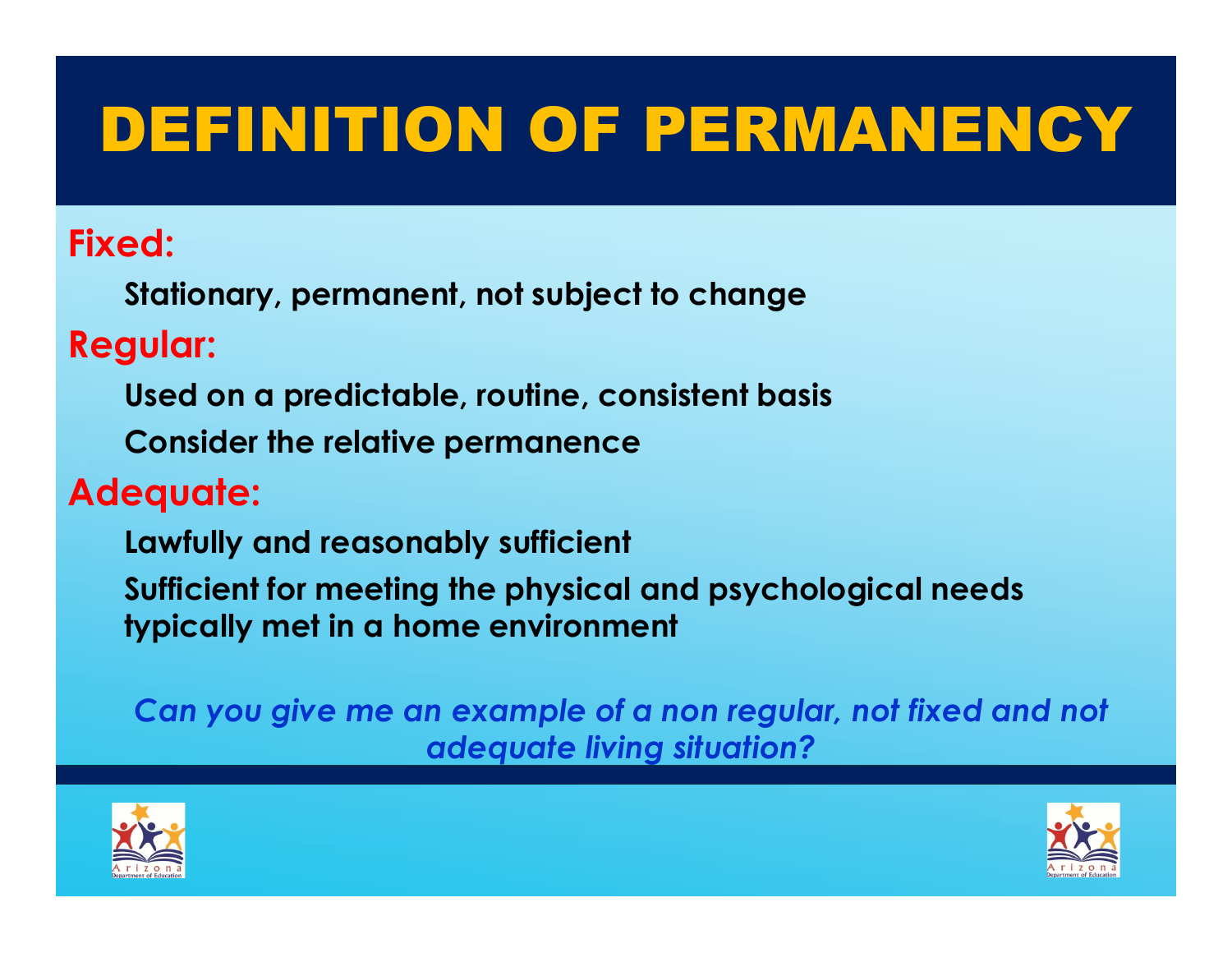## HOW DO STUDENTS MEET ELIGIBILITY?

Children or youth who lack a fixed, regular, and adequate nighttime residence, including:

- Sharing the housing of other persons due to loss of housing, economic hardship, or a similar reason;
- Living in motels, hotels, trailer parks, or camping grounds due to the lack of alternative adequate accommodations;
- **EXITED 15 FIGHT In EXAM EXITED SHEET LIGHTER FIGHTER FIGHTER FIGHTER FIGHTER FIGHTER FIGHTER FIGHTER FIGHTER FIGHTER FIGHTER FIGHTER FIGHTER FIGHTER FIGHTER FIGHTER FIGHTER FIGHTER FI**



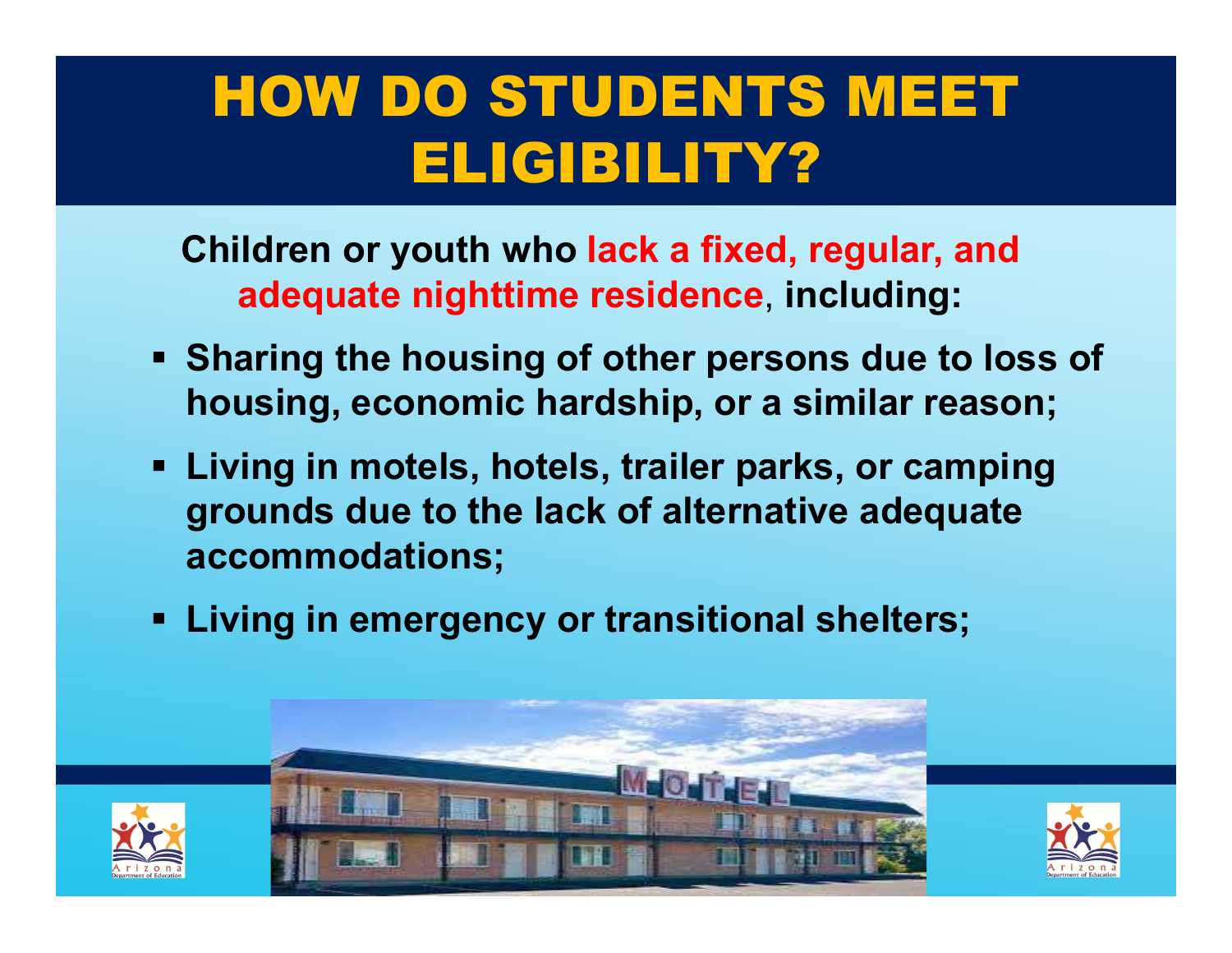### ELIGIBILITY CONT…

- Living in a public or private place not designed for or ordinarily used as a regular sleeping accommodation for human beings;
- Living in cars, parks, public spaces, abandoned buildings, substandard housing, bus or train stations, or similar settings;
- Migratory children living in the above circumstances;
- Unaccompanied youth (not in the physical custody or a parent or guardian) living in the above circumstances.



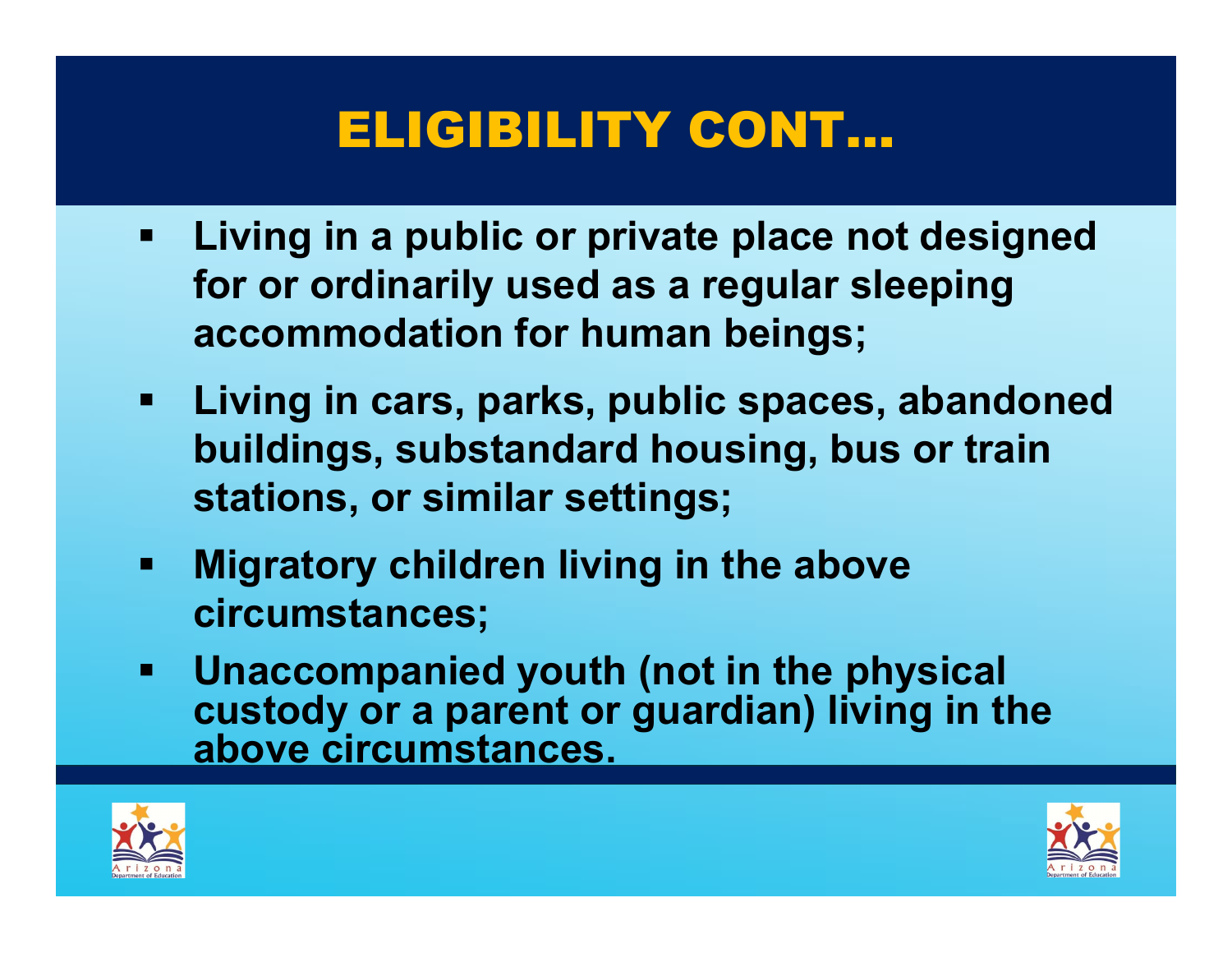## DOUBLED UP OR "SHARED HOUSING"

Legislative wording: "sharing the housing of other persons due to loss of housing, economic hardship, or a similar reason"

Considerations:

- Why did the parties move in together? Due to a crisis or by mutual choice as a plan for mutual benefit?
- **How permanent is the living arrangement intended to be?** Does the family or youth have any legal right to be in the home?
- Where would the party in crisis live if not sharing housing?
- Is the living arrangement fixed, regular, and adequate?



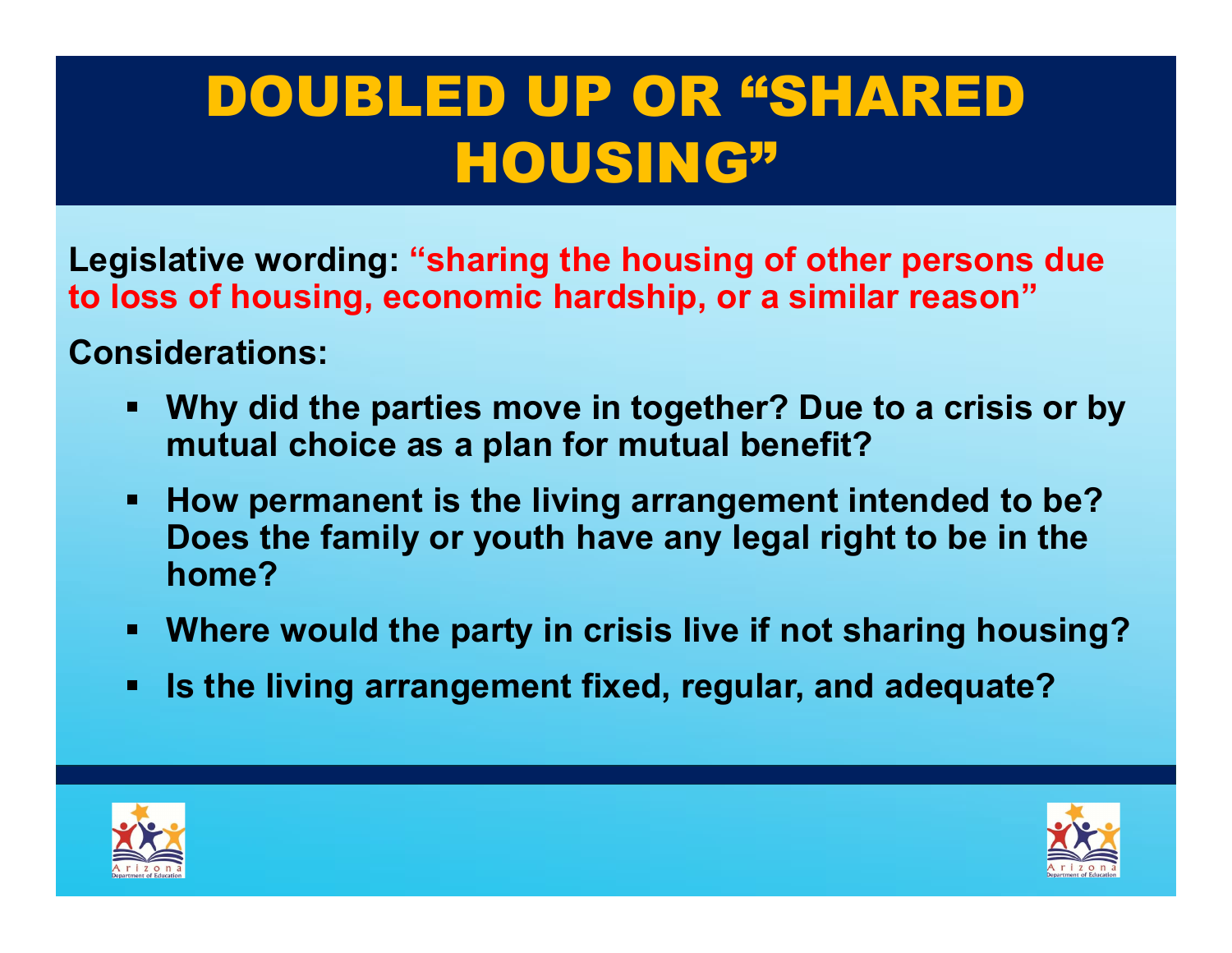## STUDENTS EXPERIENCING HOMELESS MAY:

- Be unable to meet standard school enrollment requirements.
- Move around and change schools a lot.
- Be hungry, tired, and stressed.
- Not have school supplies or homework completed (lack of space).
- Not have access to reliable transportation.
- Not have a parent or guardian to help them (unaccompanied youth).



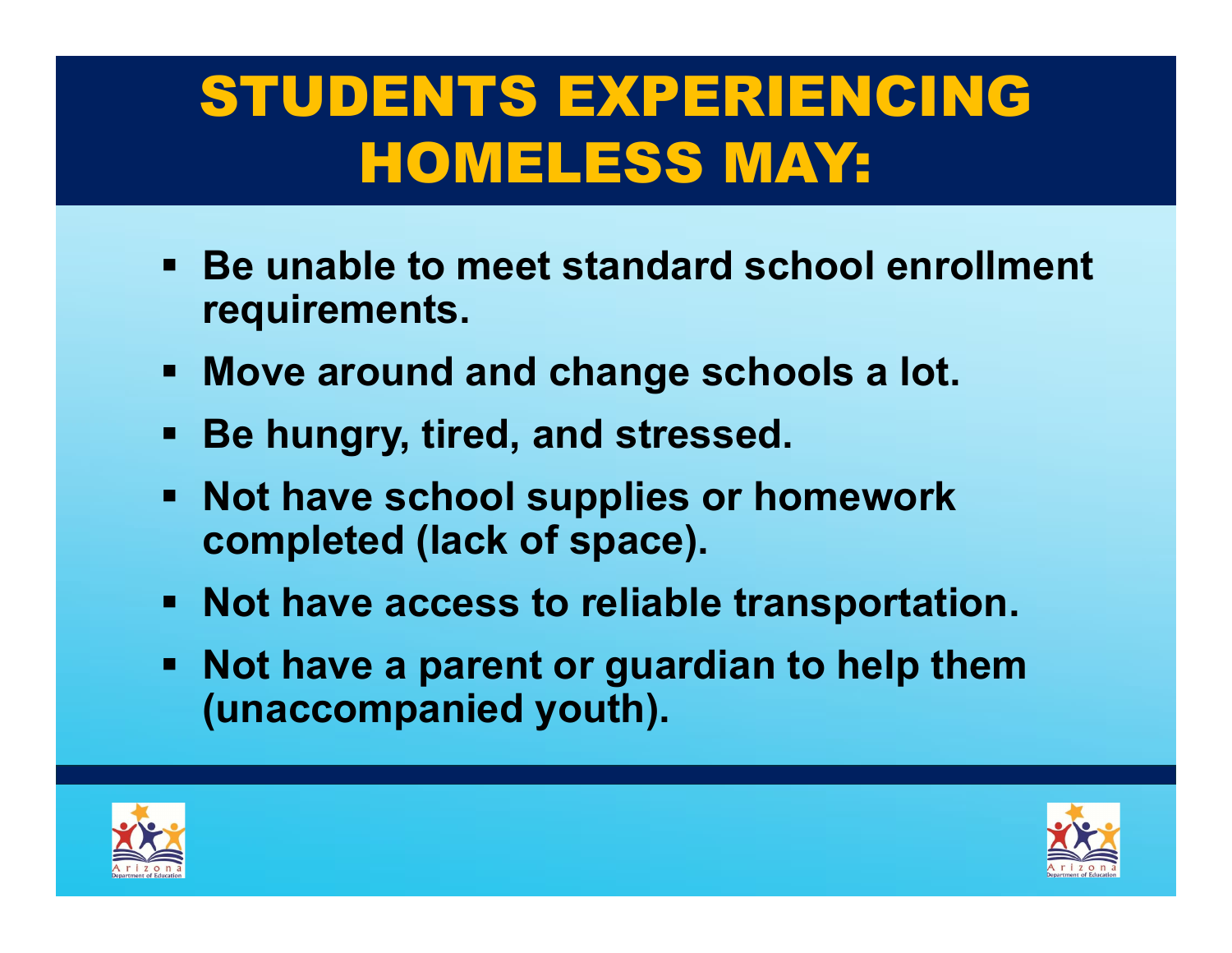## KEY PROVISIONS OF MCKINNEY-VENTO

- Immediate enrollment without documents
- School stability
- Transportation to school of origin
- Eliminate barriers = ensure school policies and procedures are fair
- Unaccompanied youth=immediate enrollment



- Dispute Resolution Process
- District Liaison assigned to every school district